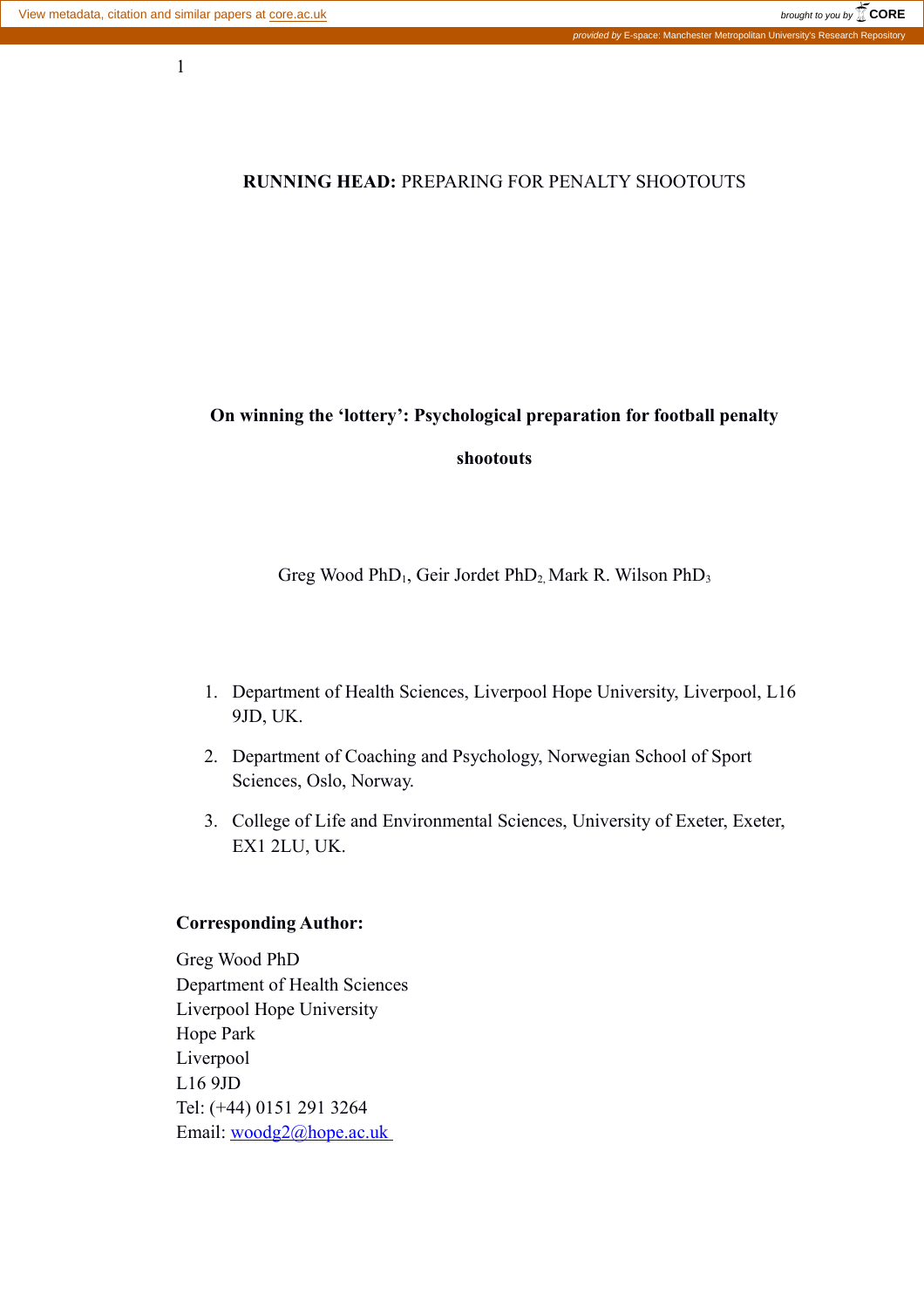#### **Abstract**

The outcome of penalty shootouts is often referred to as a 'lottery', with the determining factor being luck rather than the skill level of the player. Throughout this article we hope to show why such attitudes towards physical and psychological preparation can diminish the perceived control of penalty takers and can negatively affect their behaviour and subsequent performance. From the synthesis of this evidence we provide task-specific recommendations that are structured around the dynamic nature of emotions that players are likely to experience during each phase of the shootout and which can be implemented or adapted to suit the individual needs of the player. These recommendations are designed to help applied professionals to optimise the psychological preparation for this scenario with the overall aim of helping players to take back control of the situation.

**Keywords:** Soccer, Perceived Control, Choking, Anxiety, Penalty Kicks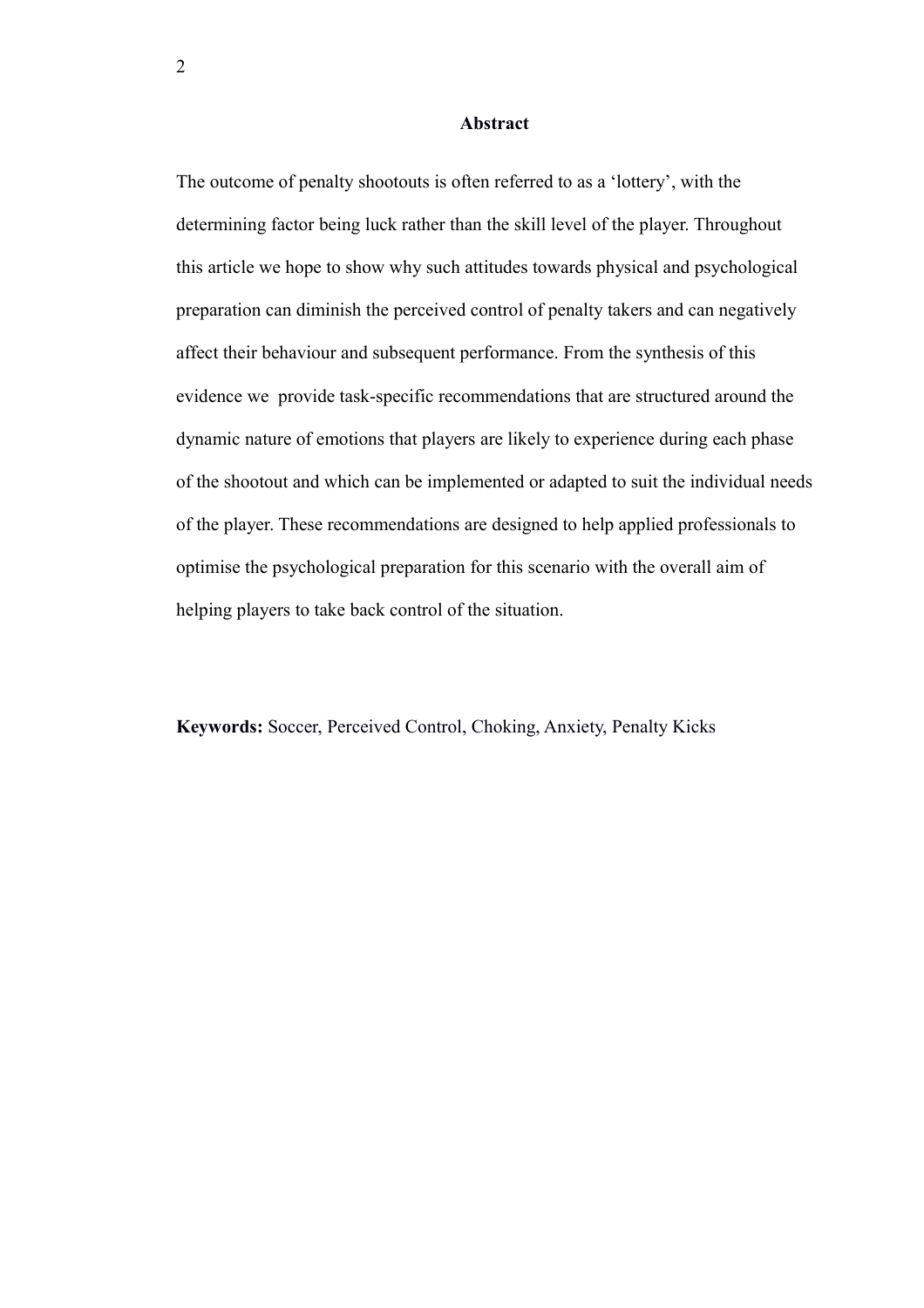#### **Introduction**

*"Penalties are always a lottery." Luiz Felipe Scolari (Former Coach of Portugal)*

 *"Penalties are a lottery" Fabio Capello (Former England Manager)*

As these quotes testify, the outcome of football penalty shootouts is often referred to as a 'lottery' with success dependant on luck rather than the skill of the penalty taker. Consequently, a considerable amount of controversy and scepticism exists – even from individuals charged with the responsibility of preparing players for such situations - surrounding the type, utility and effectiveness of practice and preparation for penalty shootout scenarios. The aim of this paper is not to review the full scientific literature base on football penalty kicks (see Memmert, Hüttermann, Hagemann, Loffing, and Strauss, 2013), but to focus specifically on the role of perceived control. By synthesising this research we hope to provide evidence-based recommendations that applied practitioners can use to aid the psychological preparation for one of the most highly pressurised situations in world sport.

#### **Penalty shootouts: Luck or skill?**

As much of the scepticism about the utility of preparing for penalty shootouts is related to an inflated perception of the role of luck in determining outcome success, we will tackle this perception from the outset. If penalty shootout success is predominantly based on luck we would expect success rates between teams to be around chance levels. However, since 1982, the German national team has won all six major shootouts that the country has participated in (1982, 1986, 1990, 1996, and 2006) accumulating a success rate of 85%. In contrast, with one exception (in 1996 against Spain), England has lost all penalty shootouts they have taken part in (in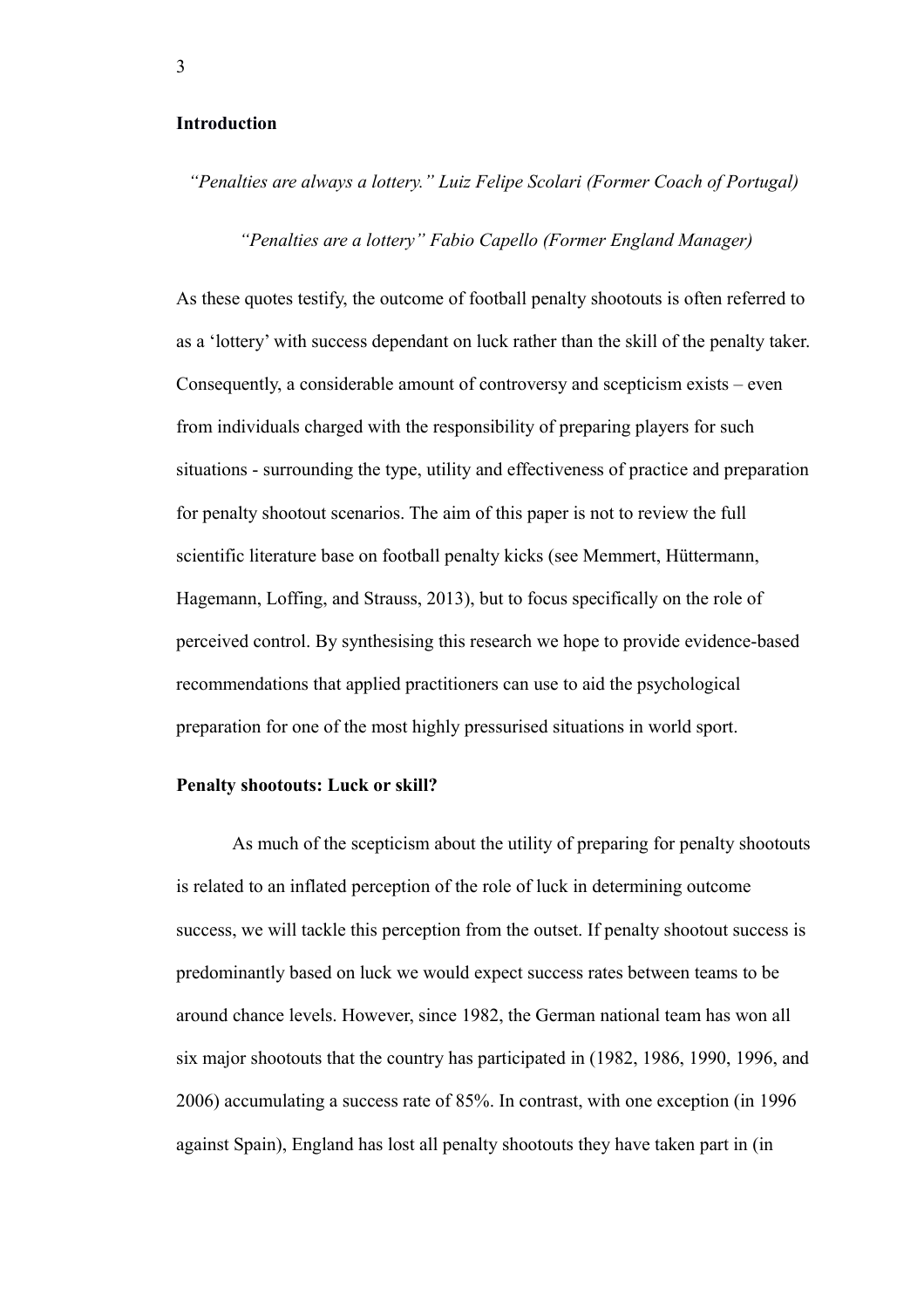1990, 1996, 1998, 2004, 2006 and 2012) which is a success rate of 14%. This disparity between the success rates of these teams suggests that luck is not a predetermining factor that underpins outcome success.

Second, a kick from the penalty mark is a task that requires the player to take a free shot at goal from a distance of 11 metres. The goal area measures 24ft (7.32 m) wide by 8ft (2.44 m) high, giving a total target area of approximately  $192 \text{ft}^2$  (18  $\text{m}^2$ ) for the kicker to hit. Furthermore, a shot struck with typical speed (20 m.s<sup>-1</sup>) to distal areas of the goal should reach the goal in around 600ms and be physically impossible for the goalkeeper to save due to constraints on their reaction time (Frank and Hanvey, 1997). Despite these positive statistics, a surprisingly large number of penalty kicks are not converted (~25%; McGarry and Franks, 2000) and more are hit within two metres either side of the goalkeeper  $(\sim 70\%;$  Bar-Eli and Friedman, 1988). A further study has shown that shots directed toward the upper third of the goal have a save rate of 0%; yet only 13% of shots are hit to these areas (Bar-Eli and Azar, 2009). Similarly, Miller (1996) examined the penalty kicks taken during the 1994 World Cup finals and concluded that 59% of penalty kicks landed relatively centrally and resulted in 26% being saved by the goalkeeper. Conversely only 41% of shots landed 6ft inside each post and of these only one was saved (8%). This evidence undermines the role of luck in this scenario and emphasises the point that the skill of the penalty taker to hit the optimal areas of the goal positively influences outcome success.

#### **What does the research evidence say?**

If penalty shootouts were determined by luck rather than the skill or the behaviour of the penalty taker then we would expect no correlation between player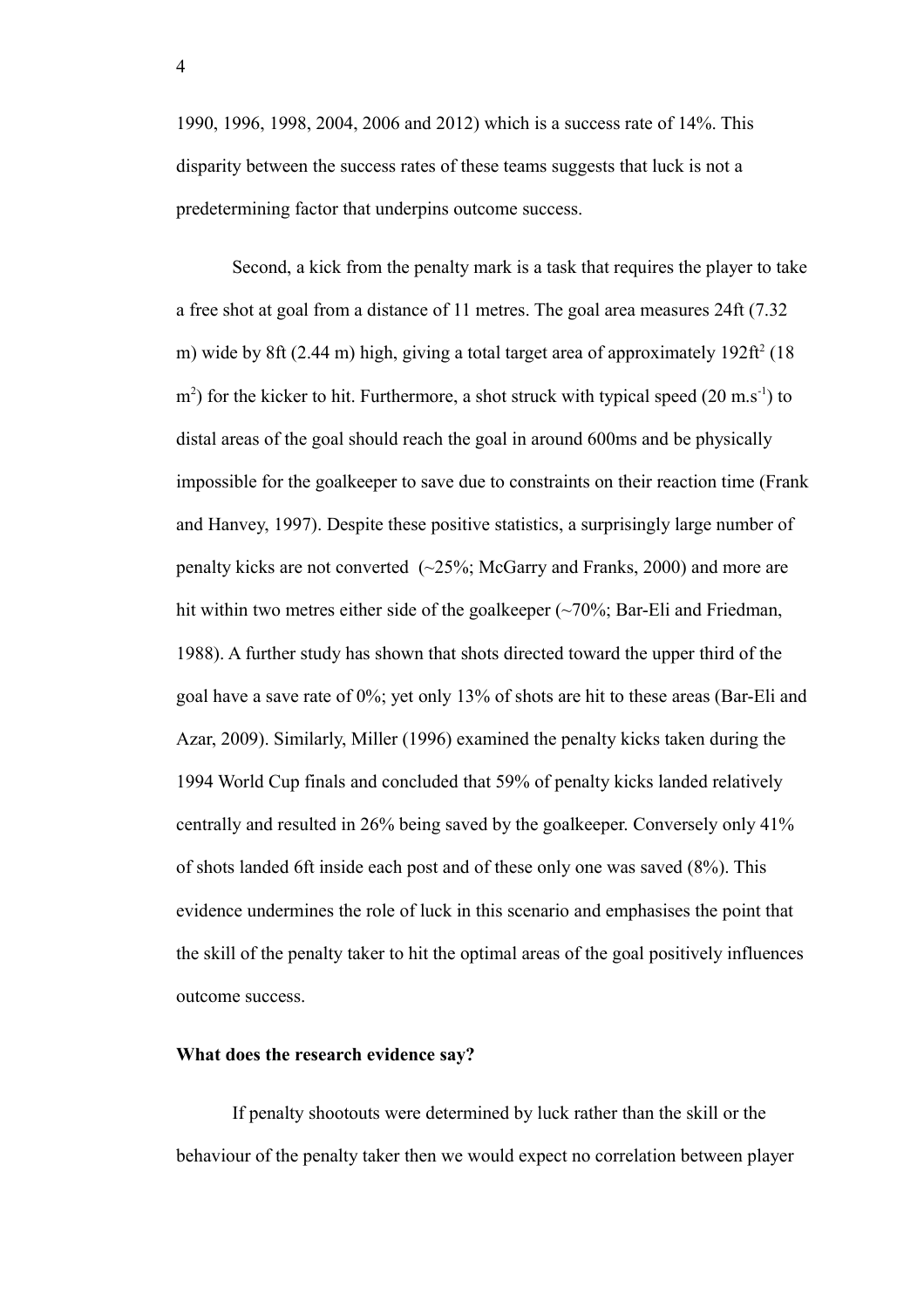behaviour and performance success. However, a number of observational studies using video analysis of elite football penalty takers; qualitative studies that have interviewed elite penalty takers; and lab-based experimental studies have all shown that there are certain behaviours and psychological variables that are linked to, and predict, performance success in football penalty shootouts.

## **Observational studies**

Jordet, Hartman, Visscher, and Lemmink (2007) explored whether poor performance in penalty shootouts was attributable to stress, skill level, physical fatigue or chance. Data were collected from 41 penalty shootouts comprising of 409 penalty kicks from major international competitions. Results indicated that the importance of the kicks (indicative of stress) was negatively related to the outcome, whereas skill and fatigue had little or no relation to outcome. Jordet and colleagues have since gone on to explore exactly how this increase in anxiety affects the behaviours of penalty takers and what affect these behaviours have on subsequent shooting performance.

For example, Jordet, Hartman and Sigmundstad (2009) investigated how anxiety disrupted the timing of the penalty and also negatively influenced players' non-verbal behaviour. Video analysis of 366 penalty kicks explored the effects of different time periods typical in penalty shooting (walking to the penalty spot, ball placement, back-up, waiting for the referee's whistle, responding to the whistle, and run-up duration) on subsequent performance. Results indicated that longer times to respond to the referee's whistle were related to more goals and shorter times were related to fewer goals. Specifically, players who took less than one second to place the ball on the penalty spot score on about 58% of their penalties whereas those who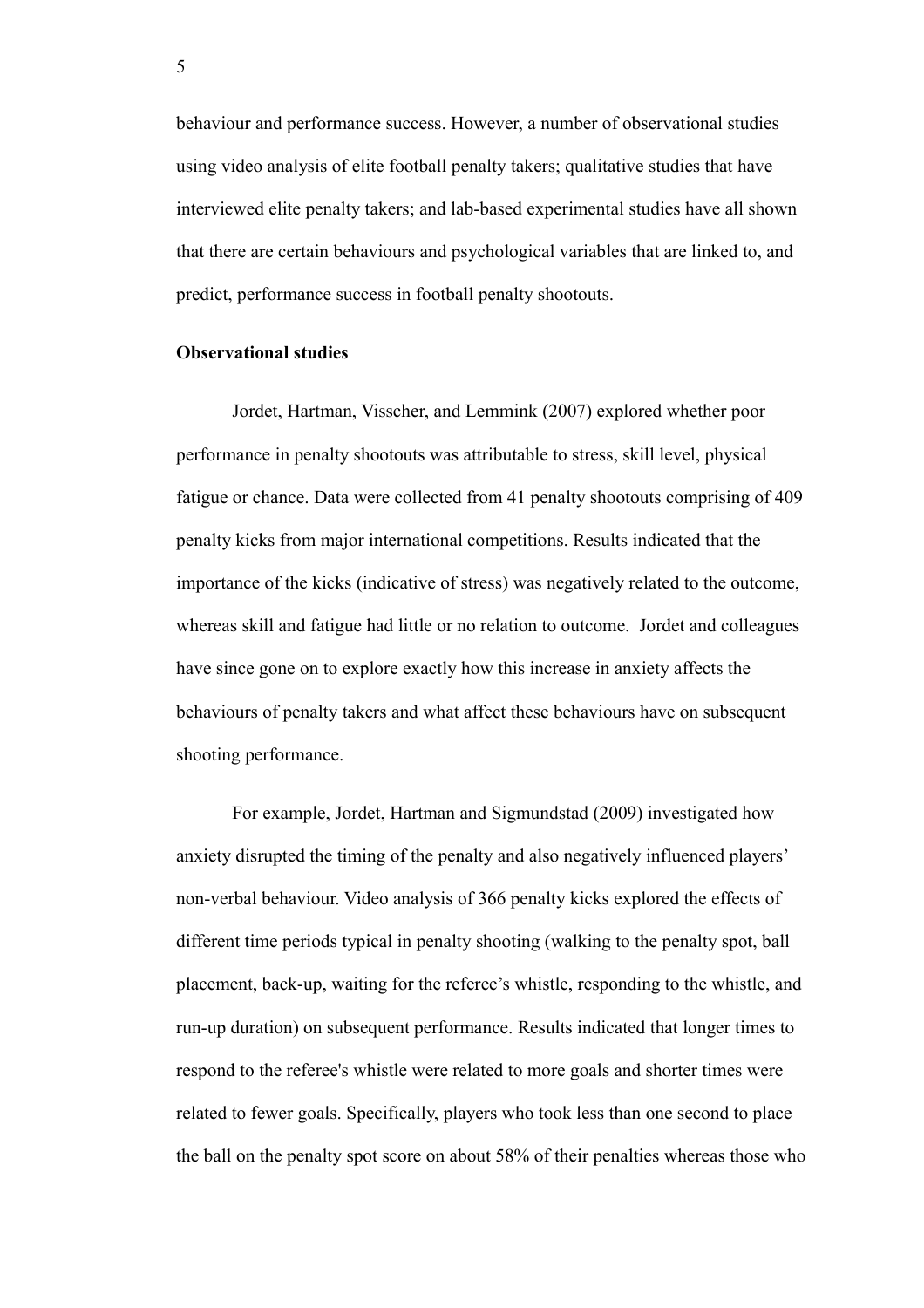took longer score on about 80% of their penalties. Similarly, taking about a second or more to respond to the referee's whistle to initiate the shot is associated with a higher probability of scoring than rushing to take the shot. The authors concluded that extreme levels of pressure cause performers to exhibit escapist thoughts where they strive to get the situation 'over and done with' as quickly as possible. Interestingly such behaviour can make goalkeepers form negative impressions of the penalty taker and in turn, increase their confidence in saving the subsequent shot (Furley, Dicks, Stendtke, and Memmert, 2012).

Finally, Moll, Jordet and Pepping (2012) investigated whether post-goal celebrative behaviours influence team success in a penalty shootout. Interestingly, 82% of those players who substantially celebrated their successful penalty ended up on the winning team. The authors concluded that such positive displays of emotion are contagious and are likely to 'infect' a positive attitude on team-mates taking subsequent kicks. Conversely, such behaviours also seem to have a negative effect on the opposition. Specifically, when players displayed substantial celebratory behaviours the opposing team were more than twice as likely to miss their next shot (Moll et al., 2012).

## **Qualitative studies**

As well as studies that have linked non-verbal behaviours with performance success, a few studies have gained access to elite players that have experience of taking penalty kicks in intentional tournament shootouts. These studies give a unique insight and a first-hand account of the psychological demands experienced by elite players in shootout scenarios and highlight that the subjective feelings of anxiety that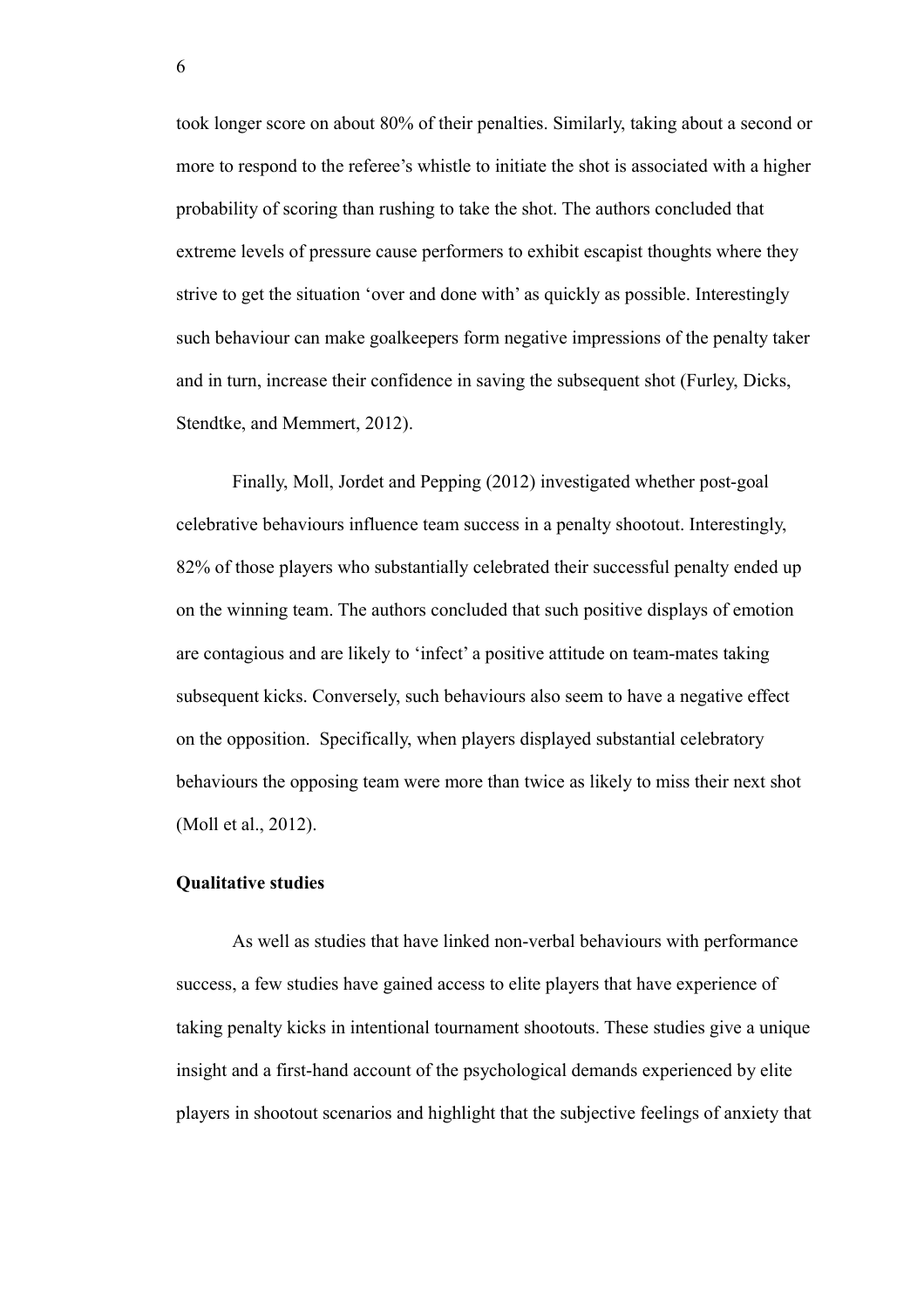players experience during penalty kicks is influenced by their perceived control over the situation.

Perceived control can be defined as the perception of one's capacities to be able to cope and attain goals under stress (Skinner, 1996) and is related to more favourable interpretations of anxiety symptoms (Hanton, O'Brien and Mellalieu, 2003) and superior performance under pressure (Cheng, Hardy, and Markland, 2011; Otten, 2009). In order to measure and conceptualize perceived control it has been argued that separate assessments of the perceived outcome contingency and personal competence is crucial (Skinner, 1996). Contingency expectations relate to beliefs regarding the relationship between actions and outcomes ("do my behaviours affect the result?") and competence ("can I perform at the required level?") relates to perceptions of ability (Skinner, 1996).

In an attempt to apply this to football penalty shootouts, Jordet, Elferink-Gemser, Lemmink, and Visscher (2006) interviewed ten international football players regarding their perceptions of contingency (the belief that the outcome was attributable to luck or skill) competence (their perceived ability at penalty taking) and control (their perceived ability to cope with the anxiety experienced) whilst watching video footage of an international penalty shootout in which they had previously competed. Results indicated that participants with low perceived competence and contingency (who attributed outcome to be determined by luck rather than skill) before the penalty shootout experienced significantly more cognitive anxiety symptoms than those who perceived their competence and contingency to be high.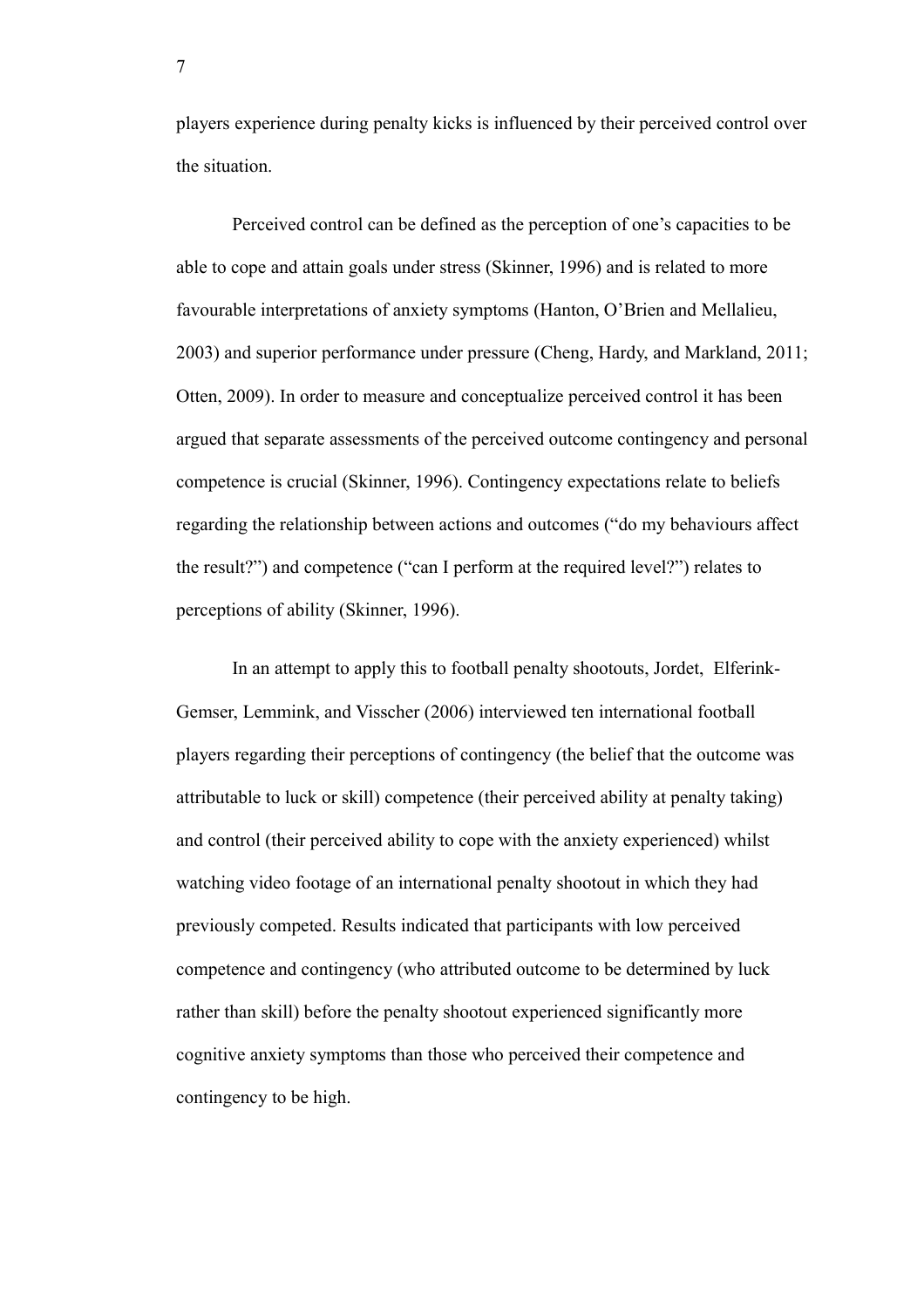More recently Jordet and Elferink-Gemser (2012) interviewed eight elite professional football players who had taken penalty kicks in a UEFA European Championship penalty shootout. Players were interviewed regarding their experiences of stress, coping and emotions during each of four temporal phases of the penalty shootout (the break after extra-time prior to the shootout beginning; standing in the centre circle during the shootout waiting for their turn to shoot; the walk to the penalty mark; and the shot itself). Results indicated the dynamic nature of stress, coping and emotions during each of these phases. The most stressful phases reported were the break after extra time that preceded the start of the shootout and the time interval between the shootout beginning and the player's turn to shoot. During these periods players experienced higher levels of anxiety due to (a) contingency beliefs about penalty shootouts being a lottery, (b) lack of control regarding penalty taker selection and shooting order, and (c) lack of control experienced by having to passively wait and watch teammates perform. During the walk to the penalty spot to take their kick, players reported feelings of loneliness and concentration disruption. Finally at the penalty mark players reported relatively few stressors in comparison to earlier phases of the shootout, but common stressors reported were the fear of failure and worry about the goalkeeper's performance or behaviour.

# **Experimental studies**

A further body of experimental research has explored anxiety's effect on cognitive mechanisms that underpin successful performance in this task. When taking a penalty, players generally have the option to (a) try to watch for which direction the goalkeeper dives during their run-up to the ball and shoot to the opposite side of the goal at the last moment, or (b) to use a more traditional aiming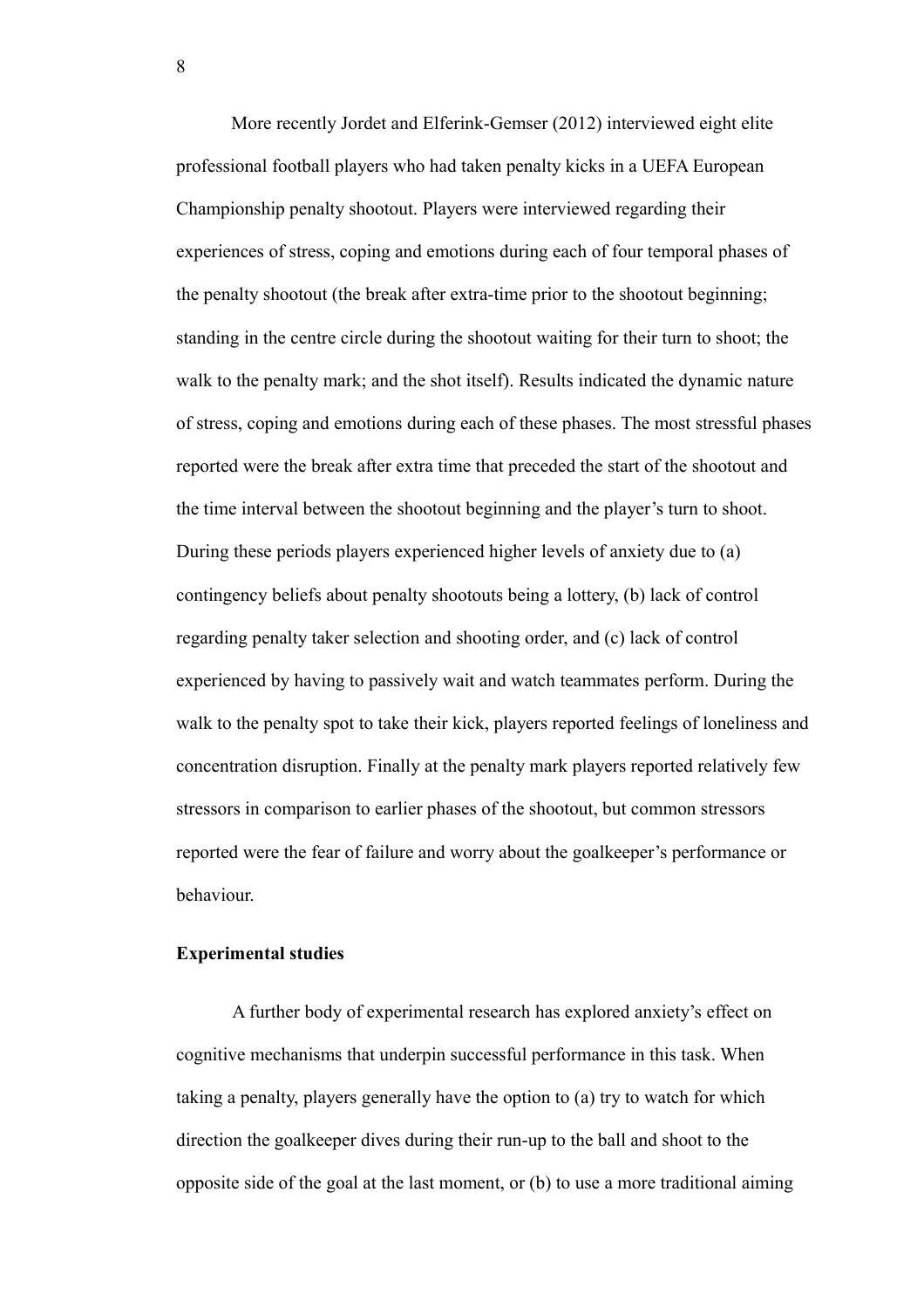approach and look where they intend to shoot (see Wood and Wilson, 2010a). The consensus of studies that have explored the effectiveness of such strategies has repeatedly shown that aligning gaze with aiming intention promotes more accurate shooting (Binsch, Oudejans, Bakker, and Savelsbergh, 2010; van der Kamp, 2011; Wilson, Wood and Vine, 2009; Wood and Wilson, 2010a, 2010b, 2011, 2012). Indeed, researchers have also suggested that the neural mechanisms that regulate goal-directed movements benefit from the availability of accurate and timely spatial information of the foveated target (Land, 2009). Quite simply, in order to aim accurately performers need to look where they are shooting so that the information regarding the target (i.e., velocity, force, direction) can be processed and accurate responses programmed. Denying this information by not focusing on the target or by focusing on the goalkeeper impairs accuracy.

Interestingly, anxiety has been shown to negatively impact the aiming behaviour of players in precisely this way (i.e., by predisposing players to focus on the goalkeeper rather than looking to where they wish to aim). In a study by Wilson, Wood and Vine (2009), players took kicks under high and low threat conditions in an effort to explore how anxiety would alter their aiming behaviour. When anxious, players were quicker to focus on the centralised goalkeeper and spent significantly longer looking in this location compared to the low threat condition. Furthermore, this disruption is increased if the goalkeeper actively attempts to attract the kicker's attention by using distracting behaviours (waving the arms; Wood and Wilson, 2010b). This centralisation of aiming behaviour caused a corresponding tendency to shoot centrally at the goalkeeper - an affect that resonates with the findings discussed earlier from penalty shootouts (Bar-Eli and Azar, 2009; Miller, 1996).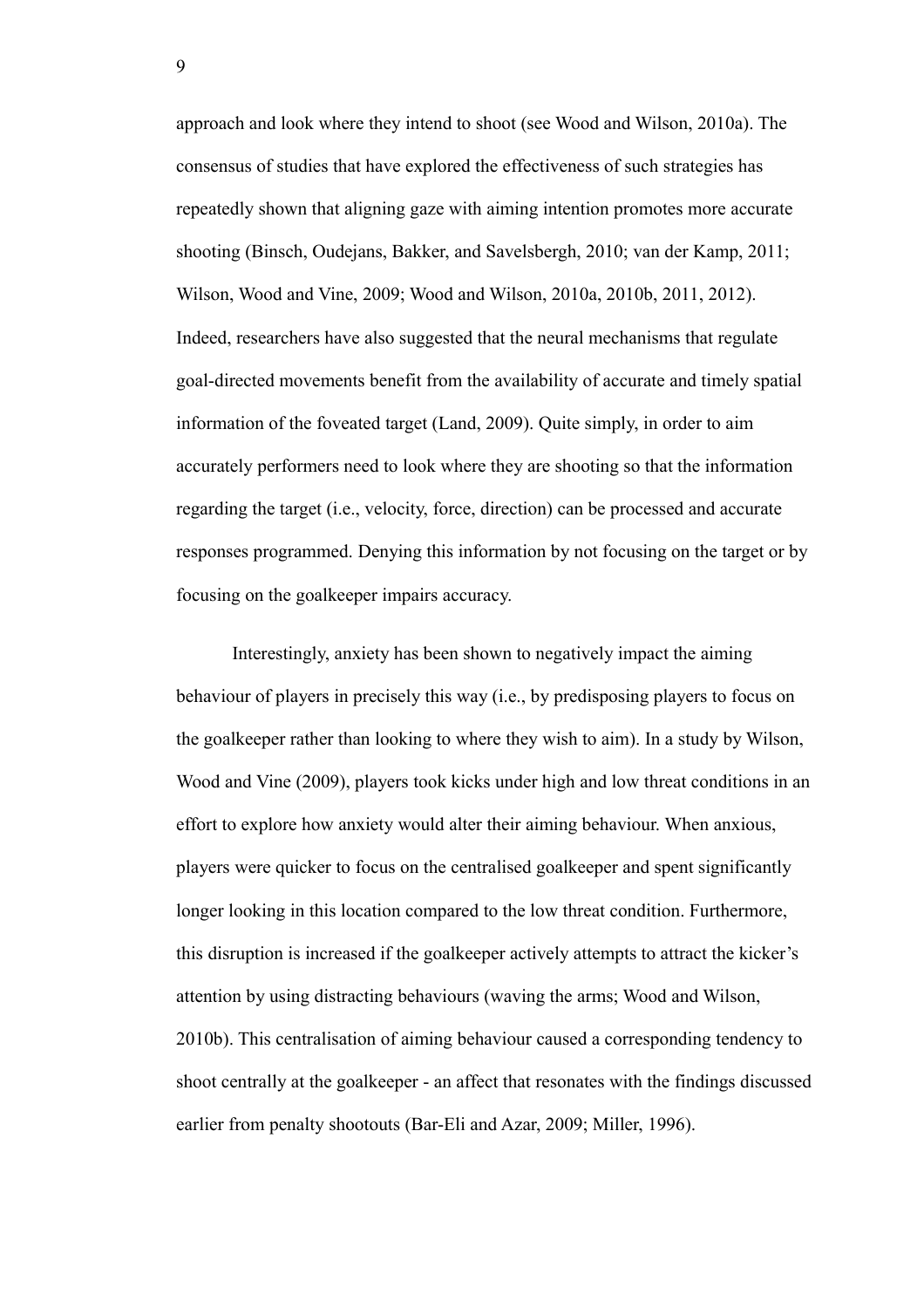To summarise; if players hit optimal areas of the goal their chances of success increase dramatically and that in order to shoot with such accuracy they need to aim effectively. Anxiety has a negative impact on the aiming behaviour of the player creating an attentional bias towards looking at the goalkeeper. Therefore there may be utility in training players to optimise their aiming behaviour to perform well under pressure.

Two recent studies by Wood and Wilson, (2011, 2012) taught players to focus on optimal target areas of the goal (top-corners) for a sufficient amount of time in order to process the aiming information needed for accurate shooting (Quiet-eye training see Vickers, 2007). Compared to a practice group who just received uninstructed practice time, the quiet-eye trained players hit more accurate shots during training and maintained this performance advantage under the pressure of a 'live' penalty shootout Wood and Wilson (2011). Wood and Wilson (2012) also explored the impact this training regime had on the control beliefs of the penalty takers. Quiet eye trained participants significantly reduced their perceptions of outcome uncertainty (contingency) and increased their perceptions of shooting ability (competence) and ability to score and cope with the pressure (control), compared to players who received uninstructed practice. Furthermore, there was an overall and significant relationship between high perceptions of control beliefs and aiming behaviour. Specifically, those participants with high control beliefs were more likely to aim optimally and further from the goalkeeper, whereas participants with low control beliefs experienced suboptimal and more centralized aiming behaviour (Wood and Wilson, 2012).

## **So what can be done? Applying research to practice**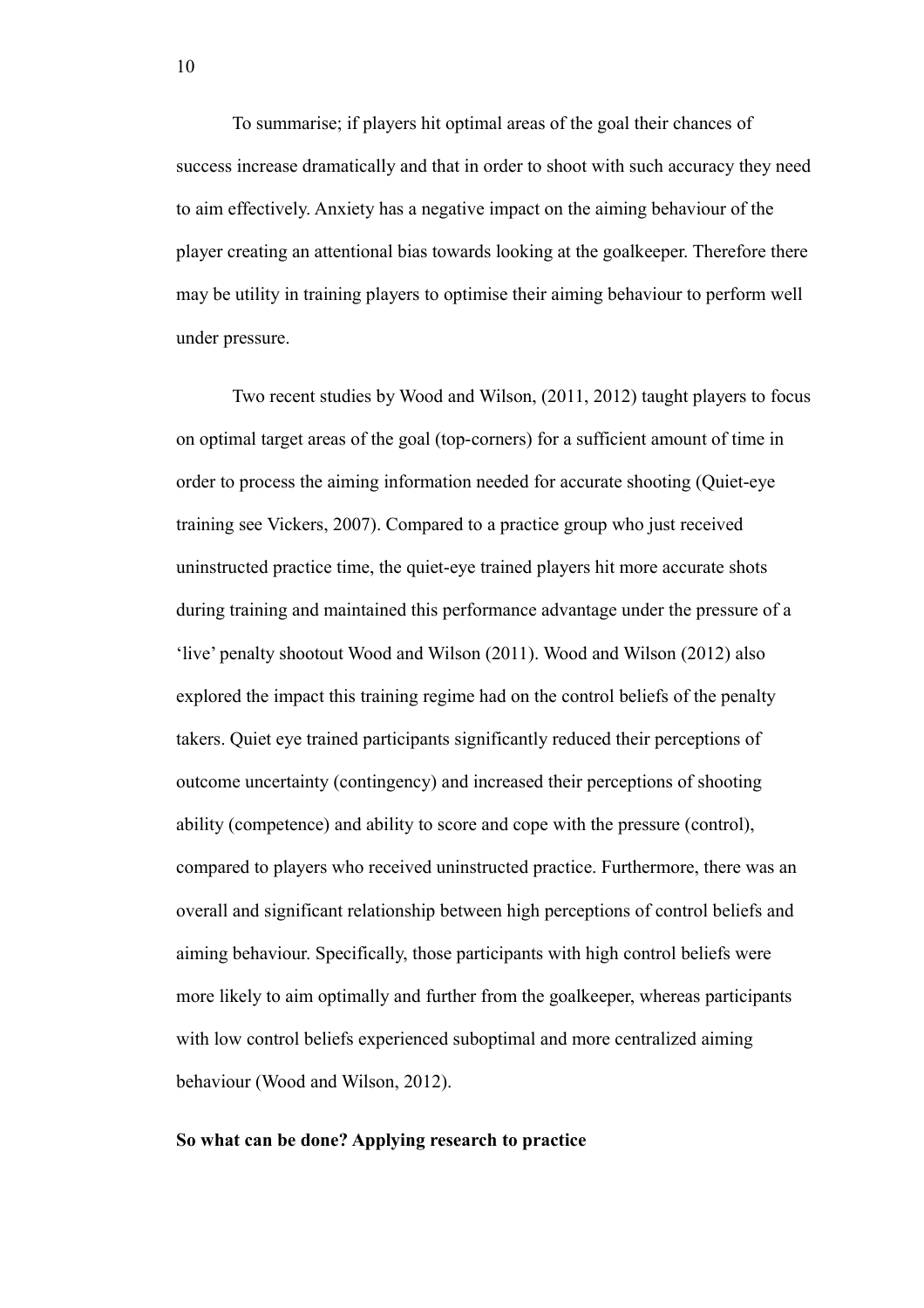## **In training**

*Education*: Players and coaching staff need to be educated regarding the typical stressors and emotions experienced by penalty takers in shootouts scenarios. Such information can be used to create more realistic training regimes that will help to prepare players to cope with the thoughts and emotions that they are likely to experience (Jordet and Elferink-Gemser, 2012). Players also need to understand that the constraints of the task make them the overwhelming favourite to succeed in their duel with the goalkeeper. Understanding this information can be an empowering process where players then realise that they have control over the outcome of their kick rather than outcome being dependant on luck. To supplement this, players should be made aware of behaviours linked to outcome success in penalty shootouts and taught how to incorporate these behaviours into a pre-performance routine (see below). These three considerations are likely to make players feel more mentally prepared to deal with potential sources of stress and increase their beliefs that outcome success is liked to their skill and their behaviour (contingency) rather than luck. Both aspects are likely to enhance perception of control and reduce potential anxiety symptoms.

*Organisation*: Not knowing who is going to take the penalties and the kicking order of these takers is a major stressor for players immediately prior to taking part in the shootout (Jordet and Elferink-Gemser, 2012). Therefore coaches should have a predetermined list of each penalty taker together with a specific running order for all 11 players. Obviously, injury, substitution or a red card may have an influence on how closely this order is followed but such changes to a running order would be minimal considering a maximum of three substitutions are allowed. Alleviating uncertainty from the outset is likely to have two benefits. First it is likely that all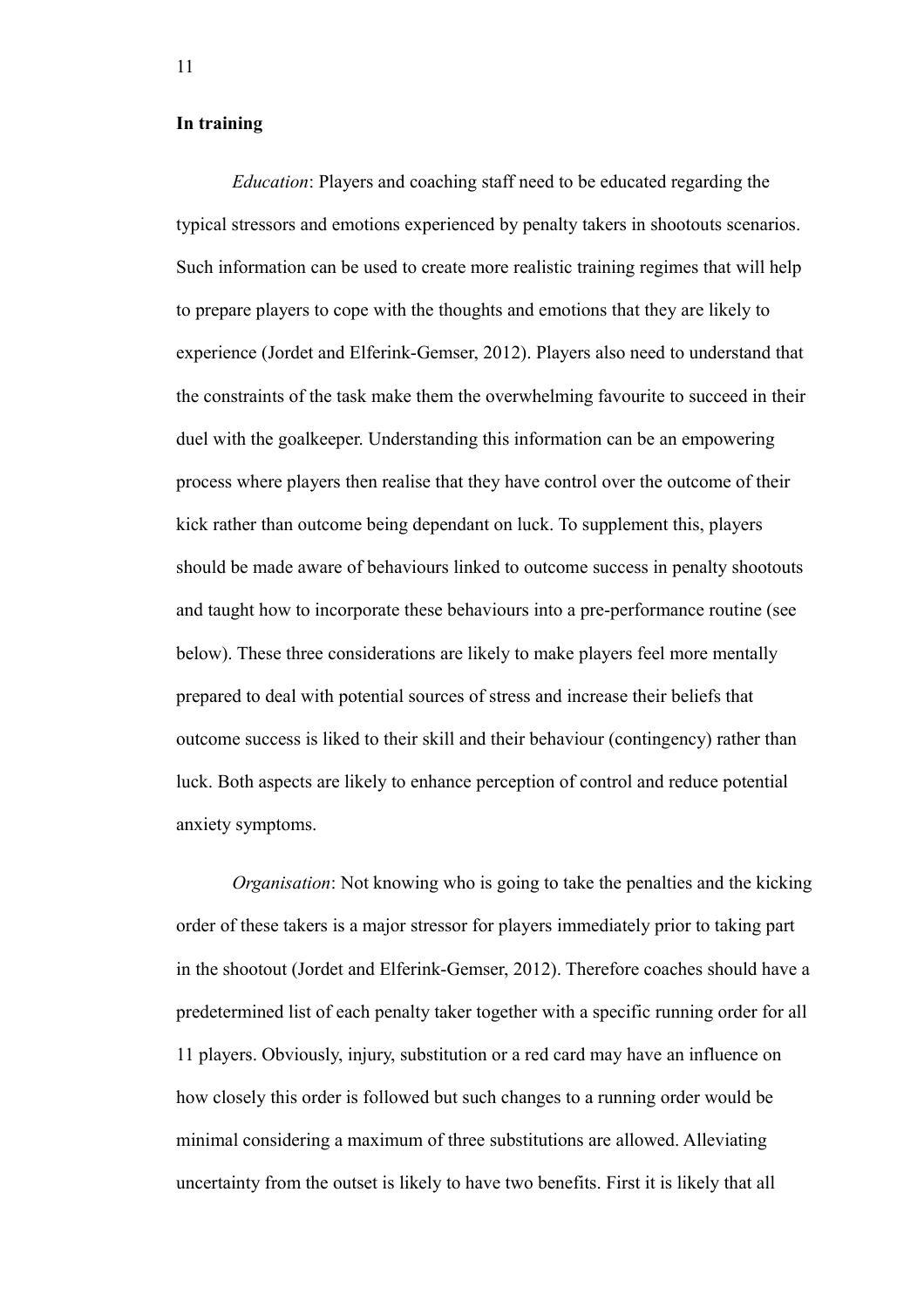players will take the every aspect of any psychological intervention more seriously when given the responsibility of a kick number. This has obvious motivational benefits for their application and dedication to various aspect of a training programme (the educational and practice aspects particularly). Second, by predetermining the kicking order players will be given more time to mentally prepare themselves for competing in the shootout and greater opportunity to seek help from applied professionals who can tailor interventions to suit their needs. The cumulative effect of both aspects should be that if a match goes to penalty kicks then each player will know what is expected of them and will understand their role in the team. This will allow for more time to be spent on problem-focused or emotional-focused coping strategies and help to maximise perceptions of control (Jordet and Elferink-Gemser, 2012).

*Pre-performance routines*: The ability to hit optimal areas of the goal under pressure is one of the best predictors of performance success in penalty shootouts. Therefore players not only need help in developing strategies to regulate their physiological arousal but in order to maximise shooting accuracy they need help in developing strategies to regulate and control their aiming behaviour. This can be achieved by developing individualise pre-performance routines (PPRs). While the structure and content of such routines is best tailored to the individual, in order to optimise aiming behaviour and prevent anxiety-induced disruptions in aiming, we suggest that PPRs should incorporate a gaze-control element (see Wilson and Richards, 2011). Specifically, players should be encouraged to look where they are aiming. Not only will a PPR routine help players to optimise their aiming behaviour, it is also a useful way to guide the timing of their shot, preventing players from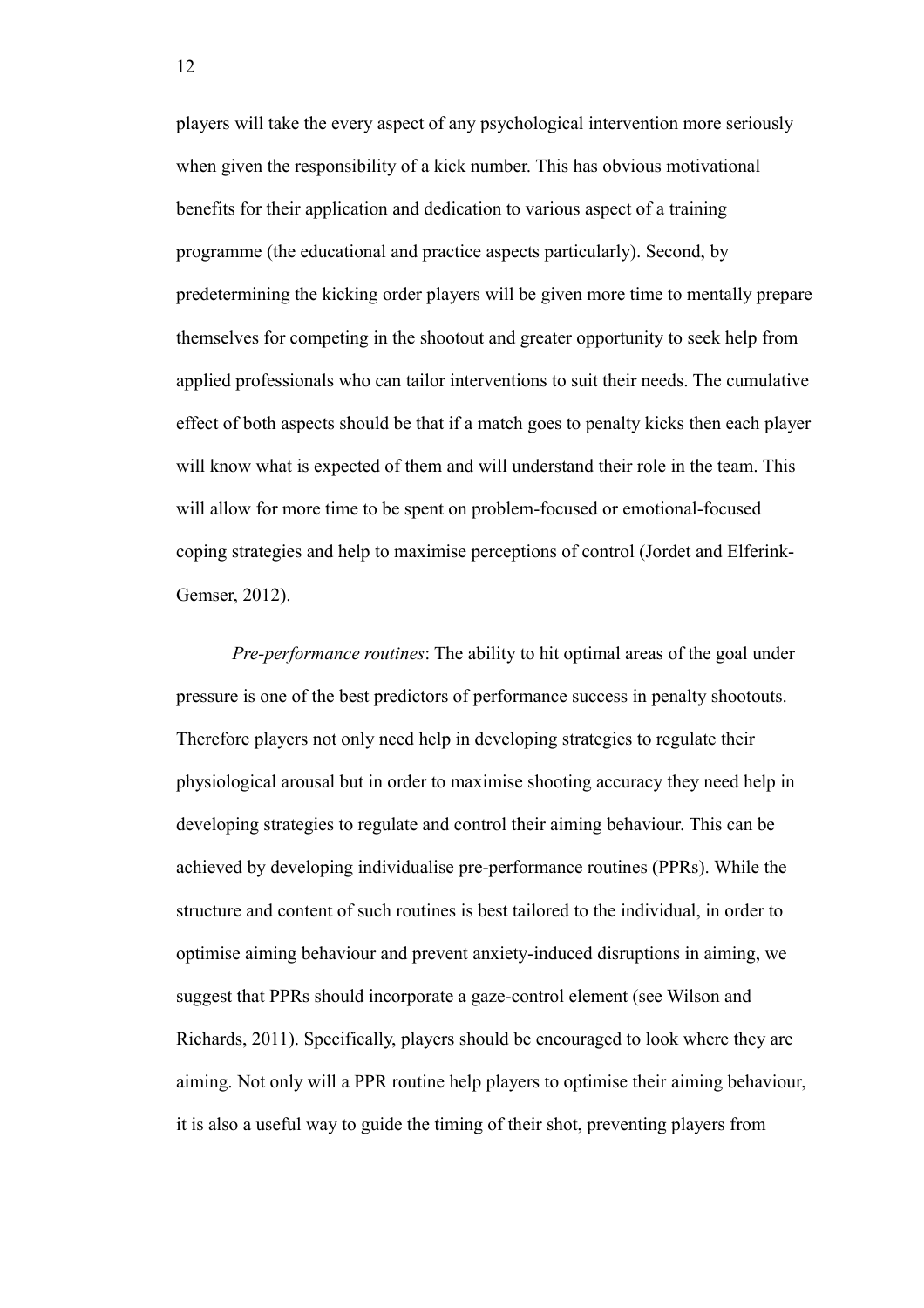rushing; a tendency which has been linked to poor performance in this task (Jordet et al, 2009).

*Practice:* One of the common criticisms of the utility of practice is that it is virtually impossible to recreate the anxiety experienced in real competition. This widely held view draws a dichotomy been physical and mental preparation and suggest the two concepts are unrelated. However this is not the case, as physical practice has psychological benefits for the performer. For example, practicing penalty kicks increases perceived competence (Wood and Wilson, 2012), perceived competence is positively related to perceived contingency and perceived control (Jordet et al 2006; Wood and Wilson, 2012) and perceived control is related to the intensity of anxiety symptoms experienced (Jordet et al 2006) and subsequent performance under pressure (Wood and Wilson, 2012). Therefore it is imperative that players are afforded time to practice prior to competing in games where a shootout is a possibility. Specifically, practice that promotes target-focused shooting drills to each corner of the goal would be particularly appropriate (e.g., Wood and Wilson 2011, 2012). Such practice would help players to rehearse their PPR so that it is robust under pressure; would help players to strengthen eye-shot coordination so that they hit where they were aiming; and would increase competency and contingency expectations that will aid overall perceptions of control.

While it is true that it is impossible to recreate the anxiety felt in real competition, that is no excuse for not attempting to manipulate the training environment in order to be as representative of a real shootout as possible. In fact research suggests that practicing under relatively low levels of anxiety can help to alleviate feeling of anxiety in competition and help to insulate performance from disruption (Oudejans and Pijpers, 2009; 2010). Therefore, coaches need to be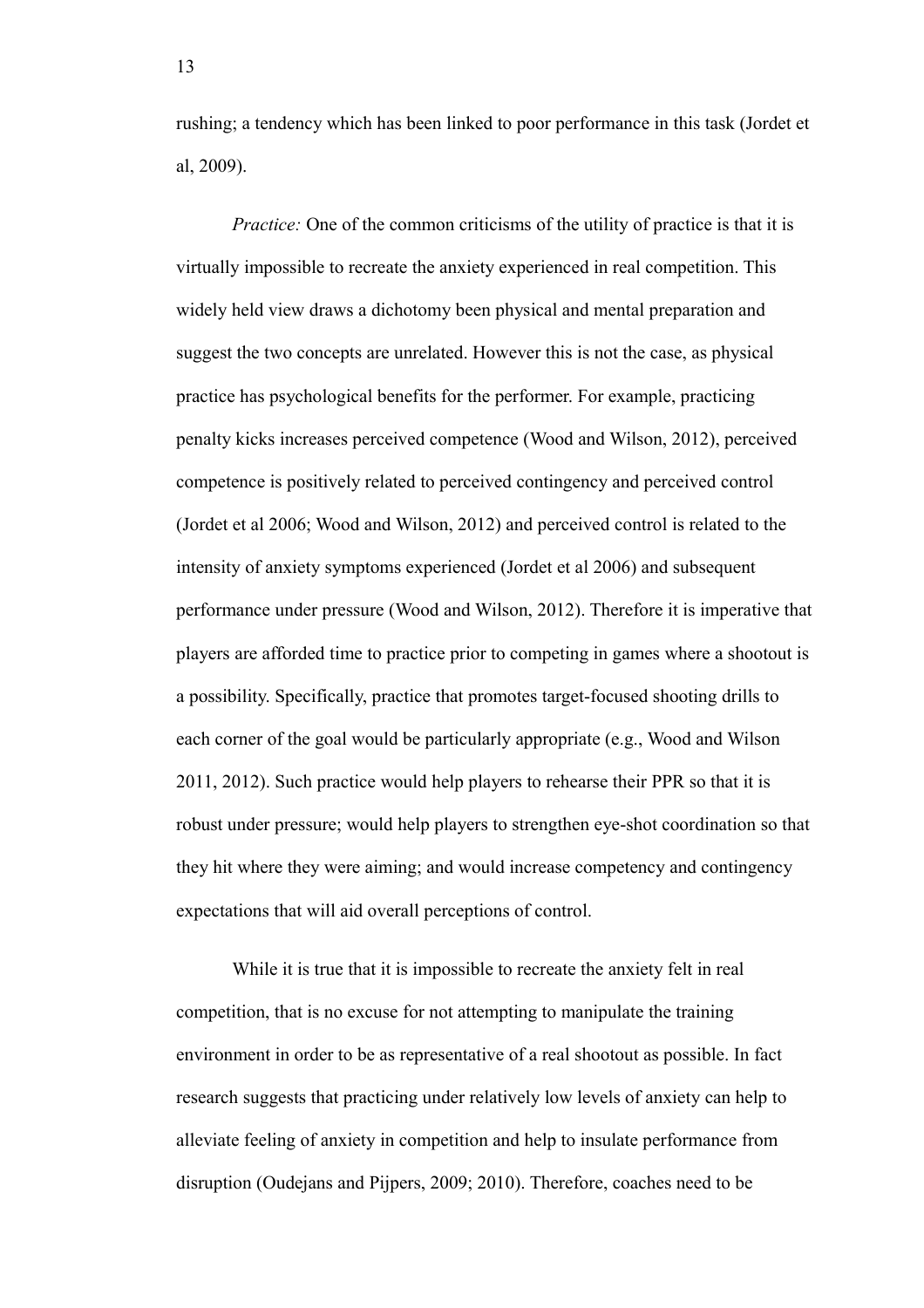innovative in relation to how they design penalty kick practice in order to try to manipulated levels of anxiety, distraction and perceptions of control. For example, coaches may manipulate anxiety through introducing competition between players or by inviting audiences (press and supporters) to watch penalty shootout practice prior to competition. They can mimic a distracting goalkeeper to test the durability of players' aiming behaviour; a practice that will have the added benefit of helping to desensitise players from such antics. Finally, players could be forced to tell the goalkeeper which way they will shoot. Such practice will provide a live demonstration of the constraints on the goalkeeper, thus helping players to realise that if they hit the optimal areas of the goal (particularly the top-corners) then it is extremely unlikely that the goalkeeper can stop it – even when pre-warned.

# **In Match**

*Prior to the shootout commencing:* The interval between when extra time ends and the shootout begins is a critical period when players report the highest amount of stressors (often linked to feelings of uncertainty); report a lack of perceived psychological support; and an absence of communication (Jordet and Elferink-Gemser, 2012). Hopefully, by having a predetermined kicking order that staff and players are familiar with will help to decrease the uncertainty that is often rife during this period, which may then have positive effect on the anxiety symptoms experienced. This should leave more time for coaching staff – and also other members of the team - to remind players of appropriate and personalised coping strategies and provide generalised psychological support. Finally, players are likely to benefit from positive affirmations that seek to enhance their perceptions of competence, contingency and control. Specifically, a reiteration of the points stated in the education section above should reinforce the belief that an accurate shot is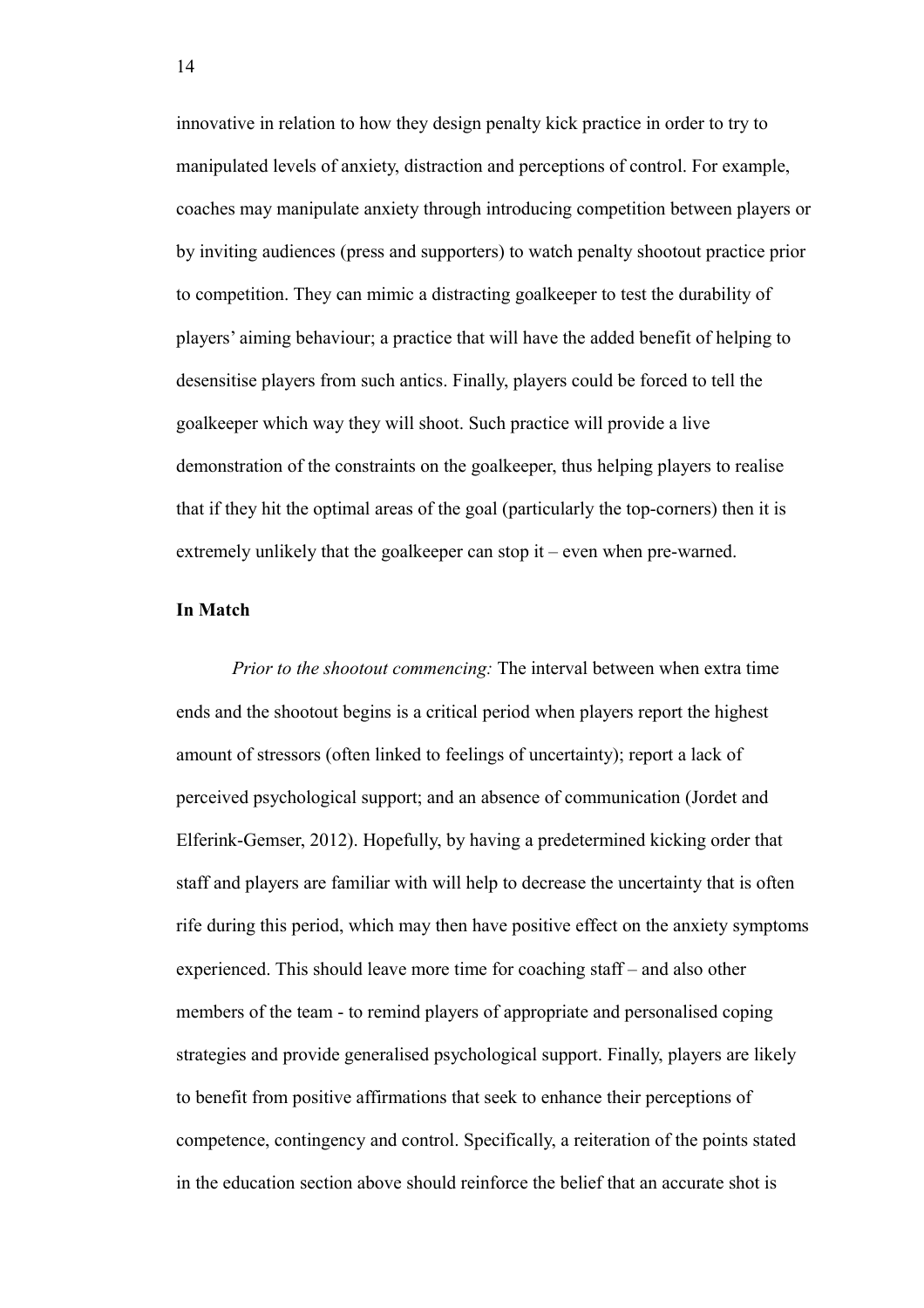almost impossible to save (contingency), that their preparation, practice and ability has equipped them to shoot accurately (competence) and that both of these factors will help them to deal with the pressure and perform to their maximum (control). The adoption of these suggestions will help players to feel supported, enable them to optimise their arousal for their upcoming performance and enhance their overall perceptions of control.

*The walk from the penalty spot:* During this period players generally report an increase in intrusive thoughts and consequent disruptions in concentration (Jordet and Elferink-Gemser, 2012). Therefore it is important that players remain focused on their performance and do not allow themselves to be distracted by worrying thoughts or negative emotions. Psychological techniques that will help to facilitate such a focus could include relaxation exercises, positive self-talk that focus on control beliefs, mental rehearsal of their PPR, outcome imagery or even distraction exercises (e.g., counting the steps to the penalty mark). Such methods need to be practiced during representative training exercises that simulate competitive situations as closely as possible.

*At the penalty mark:* During this final stage the biggest source of stress for the penalty taker is worry about the performance of the goalkeeper and how this may negatively affect their chances of success (Jordet and Elferink-Gemser, 2012). However, players that have utilised our interventions, that actively attempt to enhance perceptions of contingency and competence, should feel less outcome uncertainty and more confidence in their ability to hit the optimal areas of the goal. This should help players to take their time in following their PPR, trust their preparation and focus solely on the process behind hitting an accurate shot.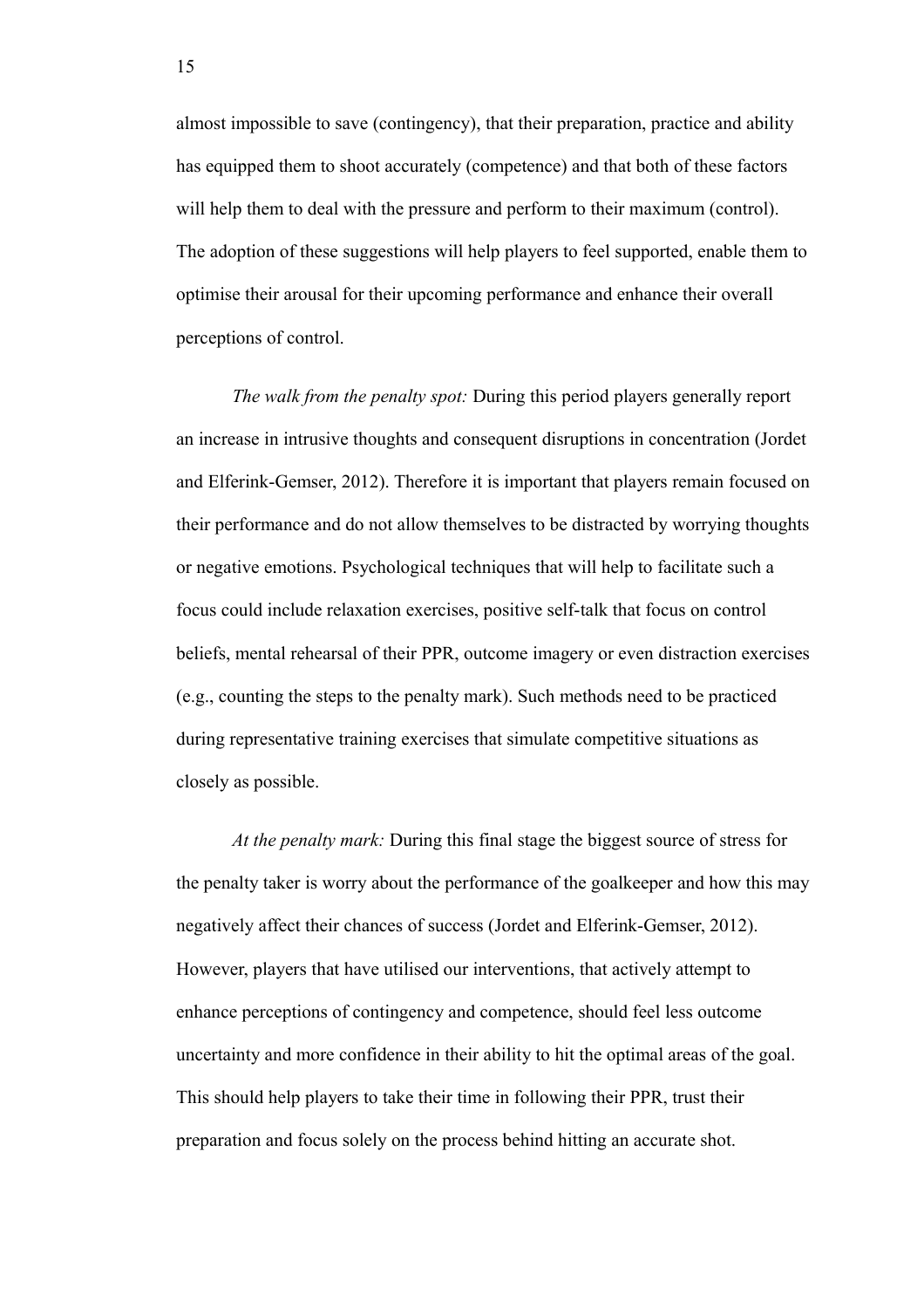*After the shot:* After scoring, players should demonstrate celebratory behaviours in the direction of their teammates (Moll et al., 2012). This is likely to elicit positive emotions which are likely to help subsequent kickers.

# **Conclusion**

Throughout this article we have synthesised research evidence that shows that anxiety influences the non-verbal behaviour of penalty takers and that this negatively affects performance. We have outlined research that shows that anxiety creates an attentional bias towards the goalkeeper, disrupting aiming behaviour and negatively affecting shooting accuracy. Finally, we have discussed findings which state that the intensity of anxiety experienced during shootout competition is dynamic in nature and changes as the situation unfolds. As a result we have provided a list of task-specific recommendations that are structured around the dynamic nature of emotions that players are likely to experience during each phase of the shootout and which can be implemented or adapted to suit the individual needs of the player. These recommendations are designed to help applied professionals to optimise the psychological preparation for this scenario with the overall aim of helping players to take back control of the situation. We believe that structured, and representative, practice is the key to helping players to prepare for one of the most highly anxious situations in world sport. It is only in the absence of such preparation that the 'lottery' truly begins.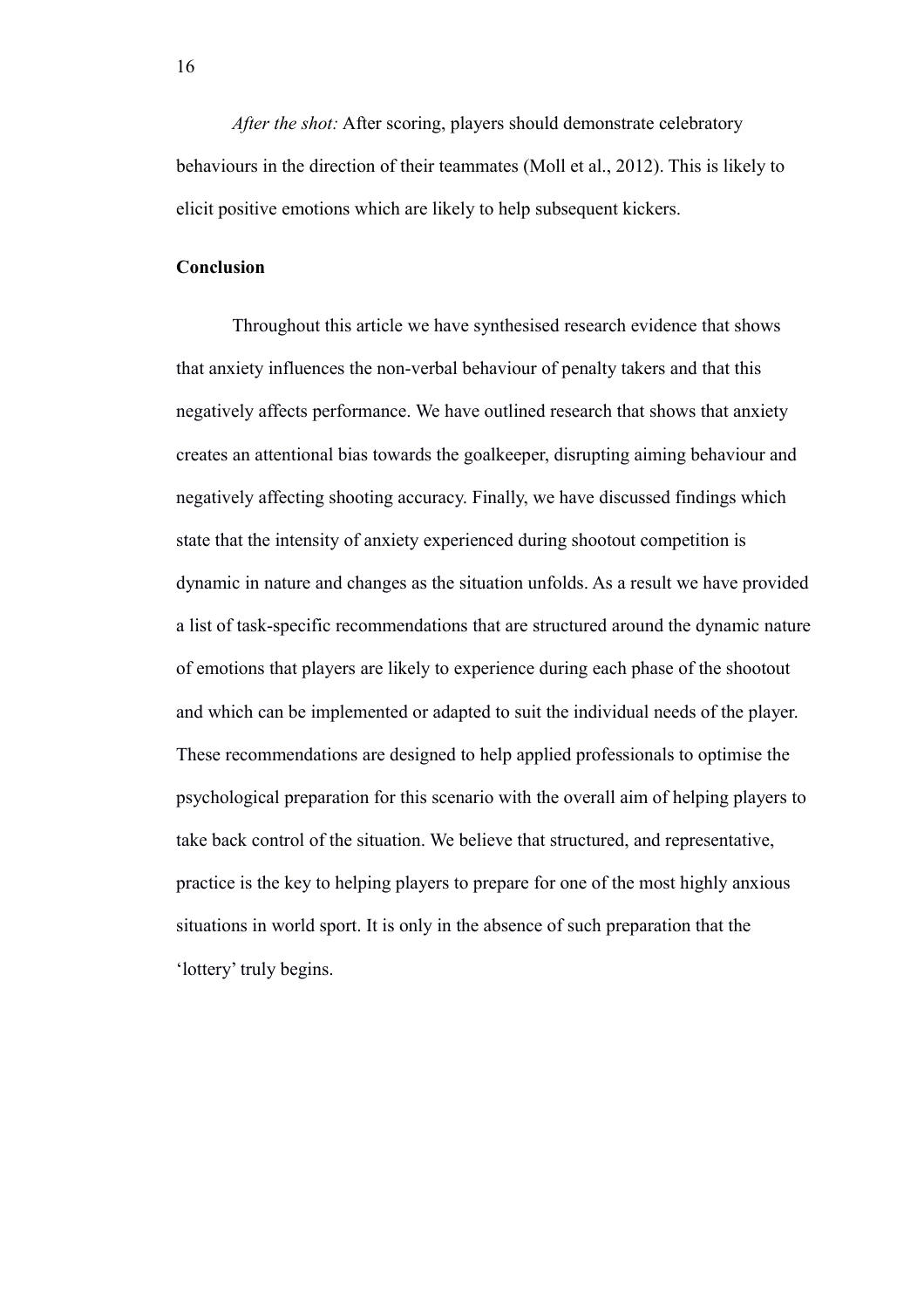# **Acknowledgements**

The collaboration of authors was facilitated by a British Association of Sport and Exercise Sciences (BASES) Expert Statement Grant.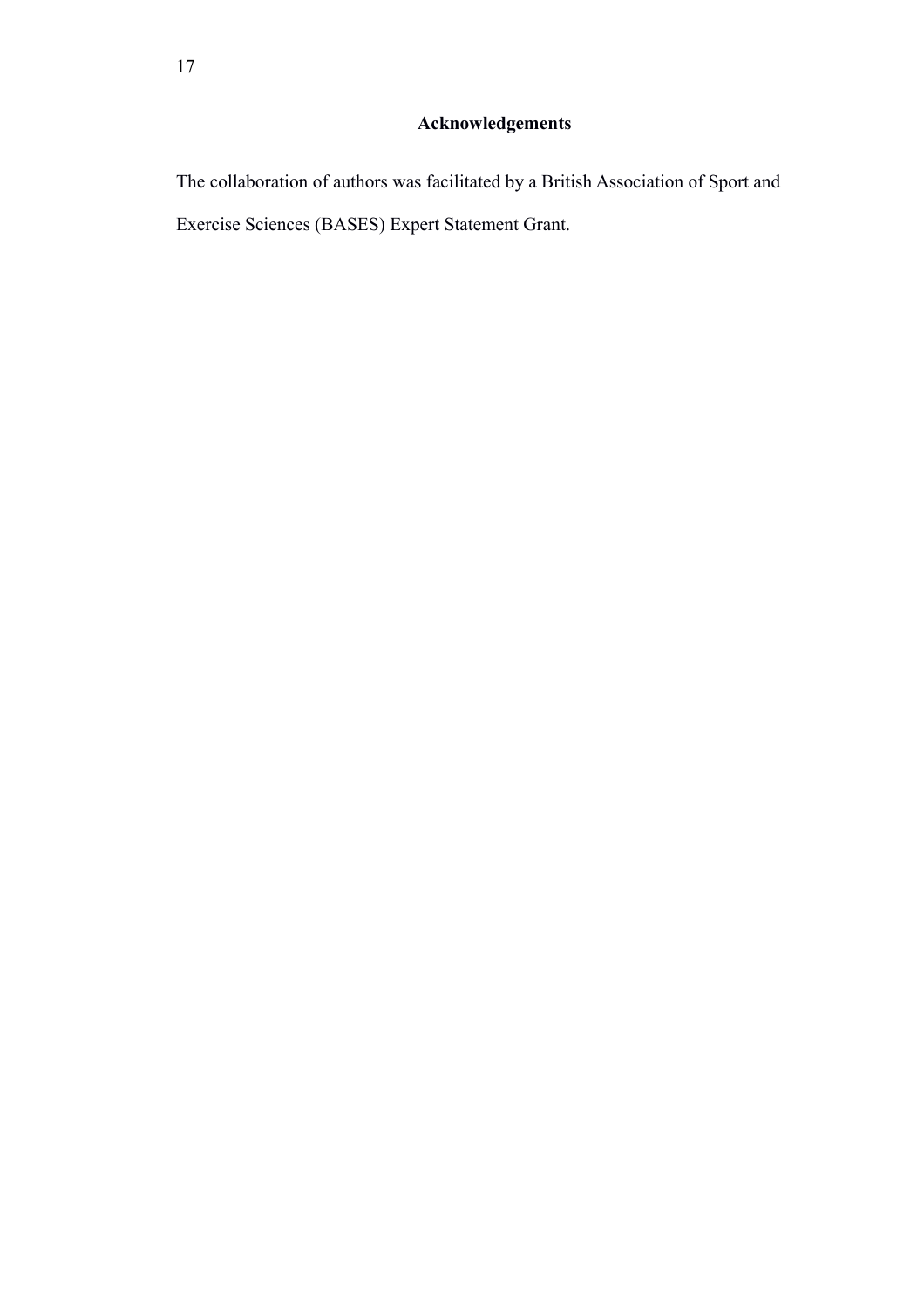#### **References**

- Bar-Eli, M., & Azar, O. H. (2009). Penalty kicks in soccer: An empirical analysis of shooting strategies and goalkeepers' preferences. Soccer & Society, 10, 183-191. doi: 10.1080/14660970802601654
- Bar-Eli, M., & Friedman, Z. (1988). Psychological stress in soccer: The case of penalty kicks. *Soccer Journal, 33*, 49-52
- Binsch, O., Oudejans, R. R. D., Bakker, F. C., & Savelsbergh, G. J. P. (2010). Ironic effects and final target fixation in a penalty shooting task. *Human Movement Science*, *29*, 277-288. doi: 10.1016/j.humov.2009.12.002
- Cheng, W. N. K., Hardy, L., & Woodman, T. (2011). Predictive validity of a threedimensional model of performance anxiety in the context of tae-kwon-do. *Journal of Sport & Exercise Psychology, 33*(1) 40-53.
- Franks, I. M., & Hanvey, T. (1997). Cues for goalkeepers: High-tech methods used to measure penalty shot response. *Soccer Journal,* 30-38.
- Furley, P., Dicks, M., Stendtke, F., & Memmert, D. (2012). "Get it out the way. The wait's killing me." hastening and hiding during soccer penalty kicks. *Psychology of Sport and Exercise, 13*(4), 454-465.
- Hanton, S., O'Brien, M., & Mellalieu, S. D. (2003). Individual differences, perceived control and competitive trait anxiety. *Journal of Sport Behavior, 26*(1). 39-55.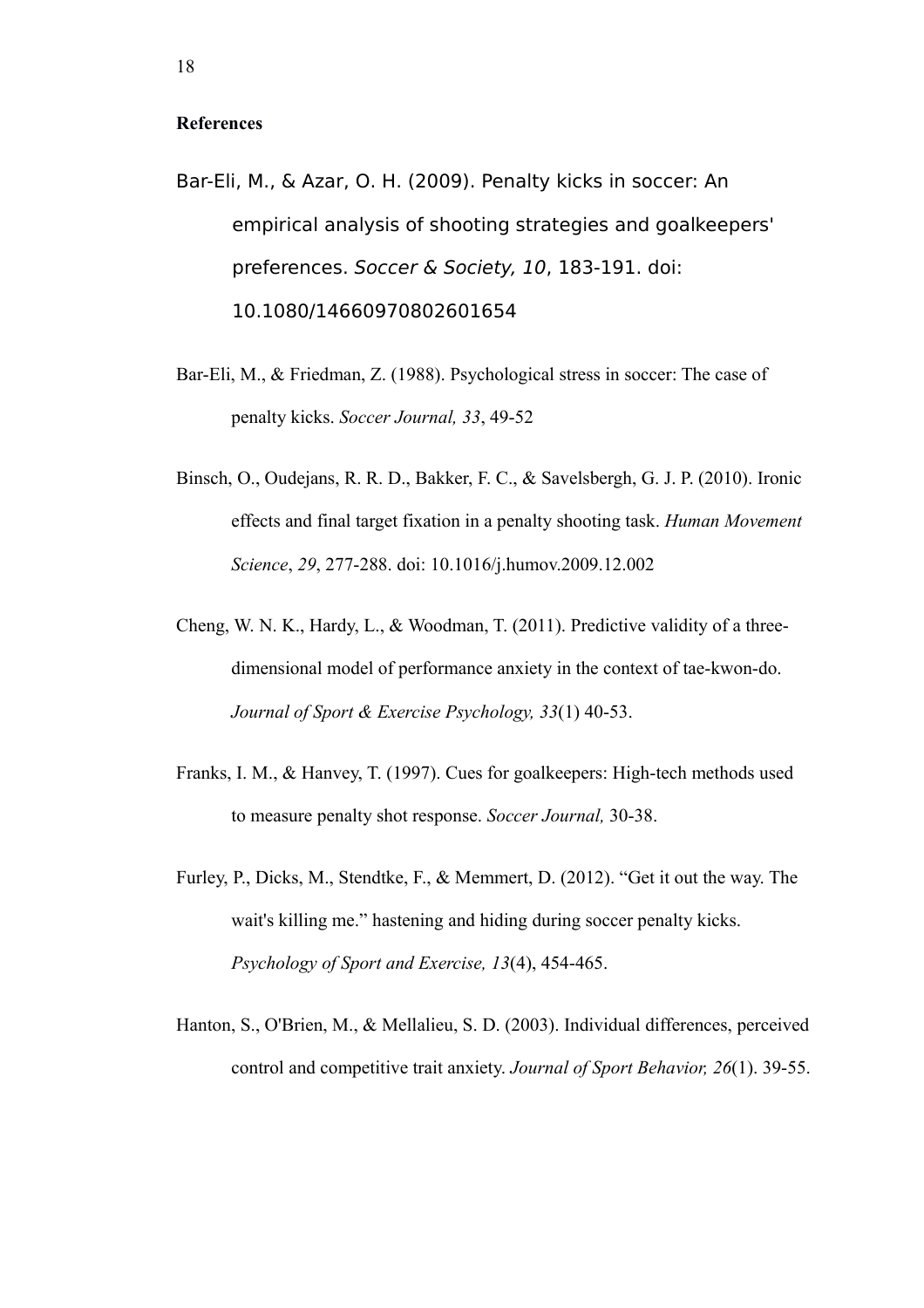- Jordet, G. & Elferink-Gemser, M.T. (2012). Stress, coping, and emotions on the world stage: The experience of participating in a major soccer tournament penalty shootout. *Journal of Applied Sport Psychology, 24*, 73-91.
- Jordet, G., Elferink-Gemser, M. T., Lemmink, K. A. P. M., & Visscher, C. (2006). The "Russian roulette" of soccer?: Perceived control and anxiety in a major tournament penalty shootout. *International Journal of Sport Psychology*, *37*, 281-298.
- Jordet, G., Hartman, E., & Sigmundstad, E. (2009). Temporal links to performing under pressure in international soccer penalty shootouts. Psychology of Sport and Exercise, 10, 621–627.McGarry, T., & Franks, I.M. (2000). On winning a penalty shootout in soccer. *Journal of Sport Sciences, 18*, 401-409.
- Jordet, G., Hartman, E., Visscher, C., & Lemmink, K. A. P. M. (2007). Kicks from the penalty mark in soccer: The roles of stress, skill, and fatigue for kick outcomes. *Journal of Sports Sciences*, *25*, 121-129. doi: 10.1080/02640410600624020
- Land, M. F. (2009). Vision, eye movements, and natural behavior. *Visual Neuroscience, 26*, 51–62.
- McGarry, T., & Franks, I.M. (2000). On winning a penalty shootout in soccer. *Journal of Sport Sciences, 18*, 401-409.
- Miller, R. (1996). Shooter vs. keeper: A tense battle. Games are won and lost by penalty kicks and PK tiebreakers. *Soccer Journal*, *41*, 59–62.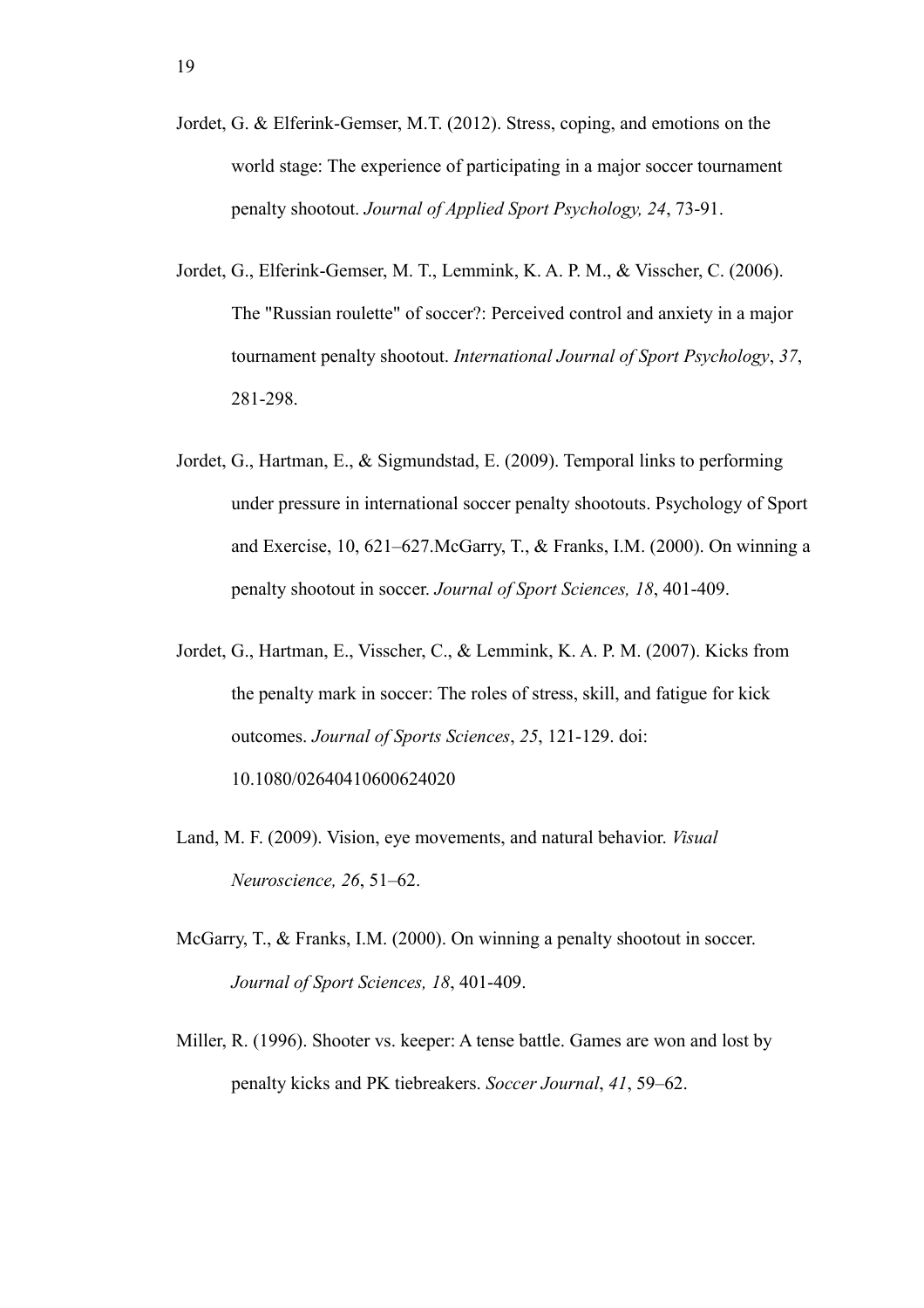- Memmert, D., Hüttermann, S., Hagemann, N., Loffing, F., & Strauss, B. (2013). Dueling in the penalty box: evidence-based recommendations on how shooters and goalkeepers can win penalty shootouts in soccer. *International Review of Sport and Exercise Psychology, 6*(1), 209-229.
- Moll, T., Jordet, G., & Pepping, G. J. (2010). Emotional contagion in soccer penalty shootouts: Celebration of individual success is associated with ultimate team success. *Journal of Sports Sciences, 28*(9), 983-992. doi:10.1080/02640414.2010.484068
- Otten, M. (2009). Choking vs. clutch: A study of sport performance under pressure. *Journal of Sport & Exercise Psychology*, *31*, 583–601.
- Oudejans, R. R., & Pijpers, J. R. (2009). Training with anxiety has a positive effect on expert perceptual–motor performance under pressure. *The Quarterly Journal of Experimental Psychology, 62*(8), 1631-1647.
- Oudejans, R. R., & Pijpers, J. R. (2010). Training with mild anxiety may prevent choking under higher levels of anxiety. *Psychology of Sport and Exercise, 11*(1), 44-50.
- Skinner, E. A. (1996). A guide to constructs of control. *Journal of Personality & Social Psychology, 71,* 549–570. doi: 10.1037/0022-3514.71.3.549
- Van der Kamp, J. (2011). Exploring the merits of perceptual anticipation in the soccer penalty kick. *Motor Control, 15,* 342-358.
- Vickers, J. N. (2007). *Perception, cognition and decision training: The quiet eye in action.* Champaign IL: Human Kinetics.